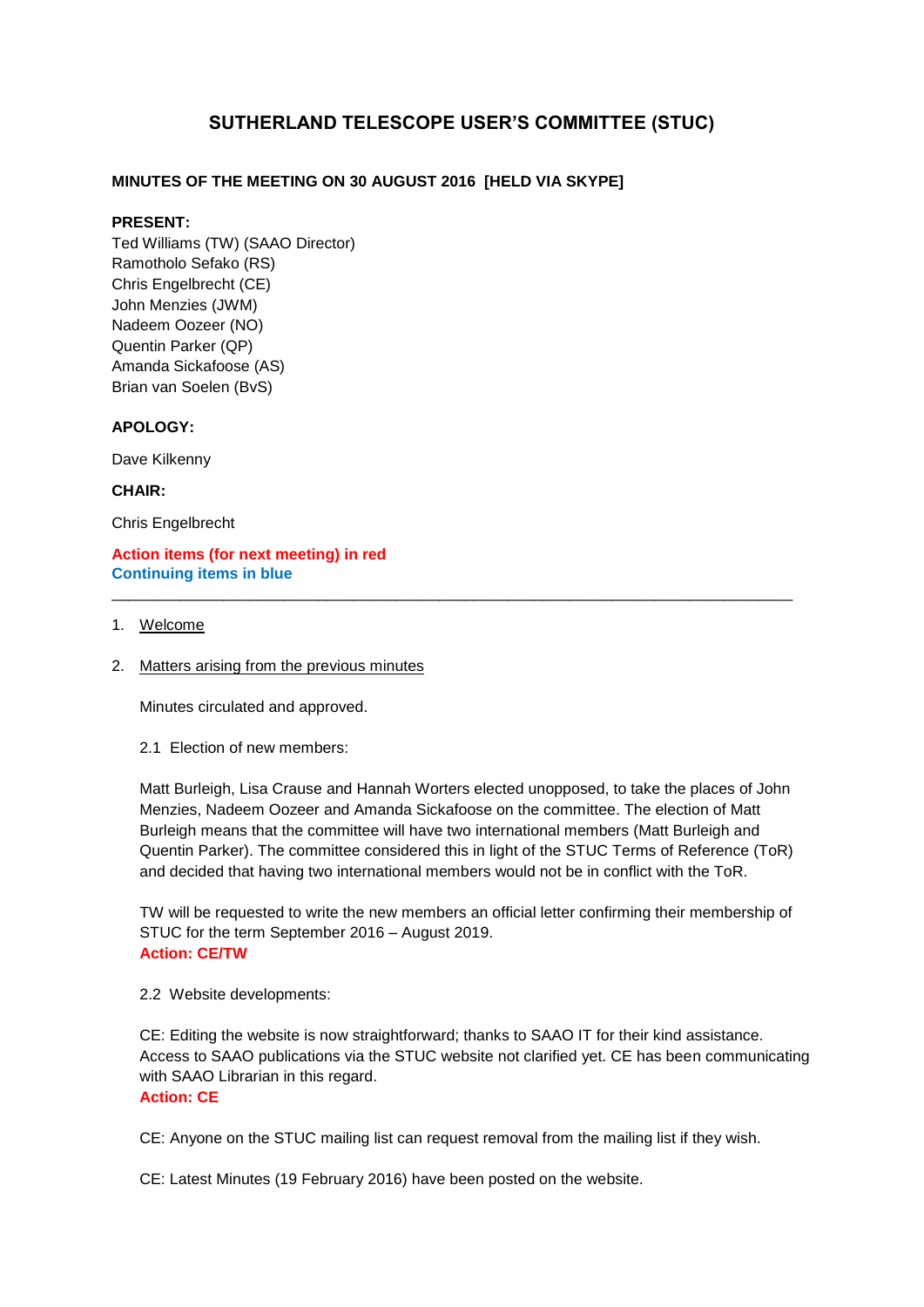CE: A link to [www.saao.ac.za/science/facilities/telescopes](http://www.saao.ac.za/science/facilities/telescopes) has been added to the front page.

CE: A link to policy/guidelines re observing Targets of Opportunity also needs to be placed on the website.

## **Action: CE**

2.3 New vehicles at Sutherland:

TW: NRF has released funding to purchase appropriate vehicles to replace 4-5 of the very old fleet at Sutherland.

**Action: CE:** Write letter of thanks to NRF on behalf of STUC.

2.4 Terms of Reference for Astronomy Advisory Council (AAC):

TW: Discussions with Nithaya Chetty (NRF) have been held; no conclusive outcome yet.

2.5 ToO (target of opportunity) requests on SAAO telescopes:

Committee resolves to revisit this topic at every meeting. Link the discussion to the process of evolving the telescopes to full automation over time [see point 4 below]. **Revisit at next meeting**

2.6 Availability of pipelines for data reduction to SAAO telescope users:

QP emphasises the importance of such a service to observers. Other users have also issued requests for such a pipeline repeatedly.

AS: David Gilbank (SAAO) is willing to help with this for SpUpNIC, but needs clarity on what exactly users need the pipeline to do. **Action: CE**

BvS: Please compliment David Gilbank on the Quicklook facility on SpUpNIC. It is excellent and very helpful.

QP: Could new SAAO Post-doctoral fellows be drawn in to assist? There is general support in the committee to recommend that a SAAO Post-doc is assigned to this task.

CE: Turkish collaborators have developed a pipeline for radial-velocity analysis of our SpUpNIC data. Will hear if they are willing to share this. **Action: CE**

RS: STUC should solicit input from users of SpUpNIC as to what they desire from a pipeline.

QP: will be observing with the 1.9 m in November [2016] and will comment.

#### **Revisit at next meeting**

3. Inputs from user community based on previous Minutes:

3.1 from MW Feast (UCT):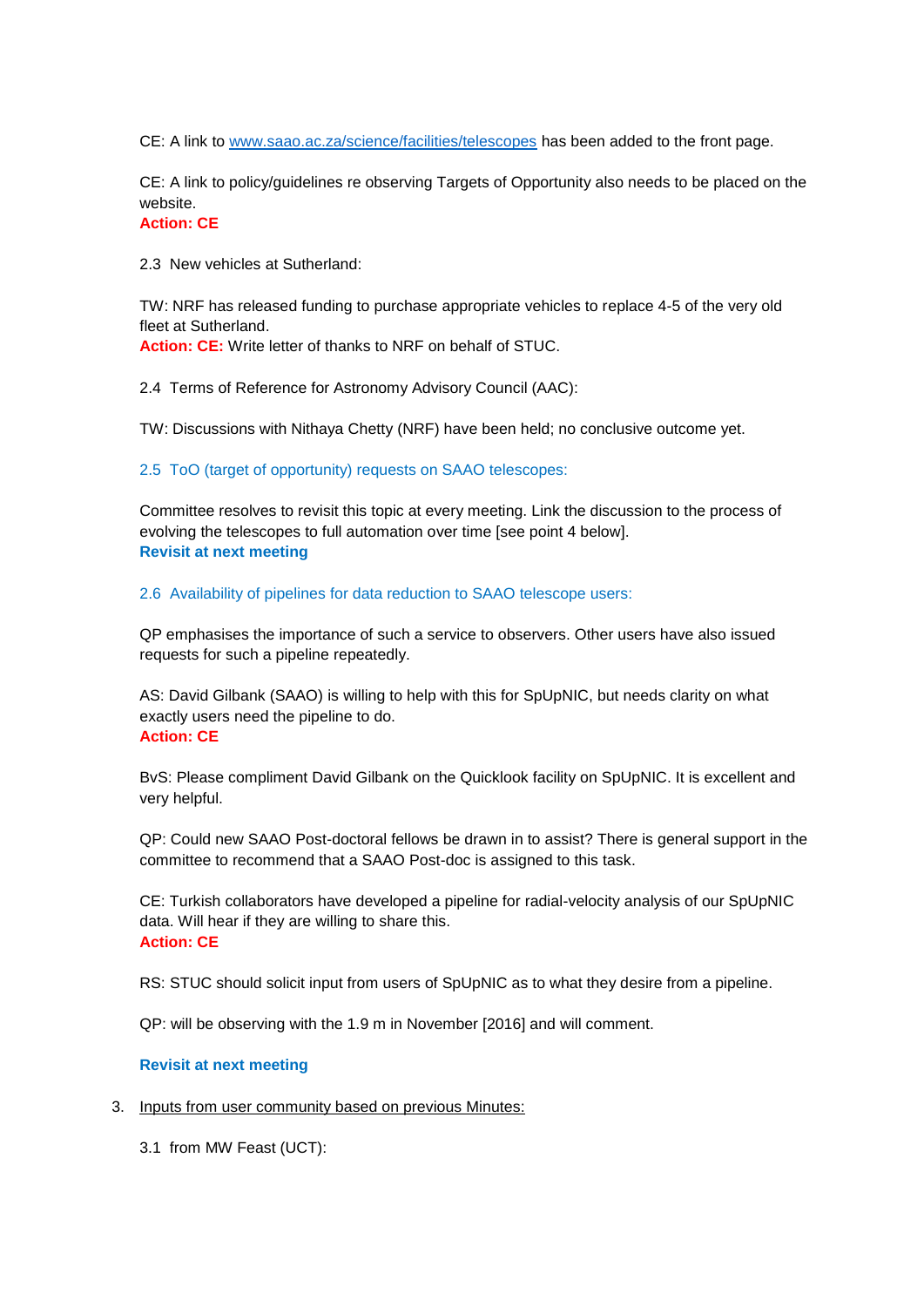Potential users of SpUpNIC are still not able to access quantitative data on its performance in real-time observing. Numerical data on wavelength sensitivity and required exposure times as a function of magnitude are required.

AS: For SHOC, this kind of information can already be found on the instrument's webpage. For the spectrograph, it is not straightforward to design a S/N calculator. Lisa Crause (LC) et al. have a SPIE paper out with some detail (2016, SPIE, 990827-1).

CE: The SPIE paper doesn't say enough to fully answer this query.

JM: The more fundamental question is SAAO's commitment to provide instruments for its users. SAAO staff should observe standard stars with the spectrograph to set up a performance table. Could the SALT tools be adapted to SpUpNIC?

AS: LC has done some of this but the reductions are time-consuming.

CE: Could new SAAO PDFs not be used to help with this?

JM: The completion of a useful performance table should be a priority.

AS: We should also request users of SpUpNIC to send us their results to build a bigger database of performance levels.

CE: I will set up a support community of SpUpNIC users.

### **Action: CE**

QP: An exposure time simulator would be very helpful. SAAO could look at similar spectrographs elsewhere and see if their calculators could be adapted for SpUpNIC. QP offers to contact LC to discuss this.

3.2 from Patricia Skelton (UNISA):

It would be very helpful if the 1.9 m telescope and its instruments could be automated to a degree where users do not need to travel to Sutherland to get data anymore. Travelling to Sutherland and staying over for a week or two is very costly.

This point is discussed in more detail under 4. below.

### 4. Automation of the 1.9 m telescope:

QP: Full automation would be very costly. How far should SAAO's responsibilities reach? A proper cost-benefit analysis should be done first. AAO did this [automation] for their 4 m telescope, as did Siding Spring with the 2.3 m one – less successfully. The Sutherland 1.9 m might not be amenable to full automation. Automated imaging alone might be a more feasible target.

JM: It would be a mistake to spend more money on getting full automation of the 1.9 m. The pointing and TCS would probably not allow full automation to be practically achieved. RS: A local telescope operator would probably still be required.

CE: Still, semi-automated observing (i.e. automated imaging – which doesn't require observer's physical presence at the telescope) would be very helpful to some observers.

### 5. Efficiency of the 1.9 m telescope following upgrades:

JM: The TCS functionality has been an issue for a long time.

AS: The software engineering requirements are considerable. A new TCS is being developed for the new 1 m telescope. Adaptation to the other telescopes will be explored.

TW: Steve Potter has had some successful results from recent work to automate the driving and pointing.

RS: The telescope has been successfully remotely operated from Cape Town.